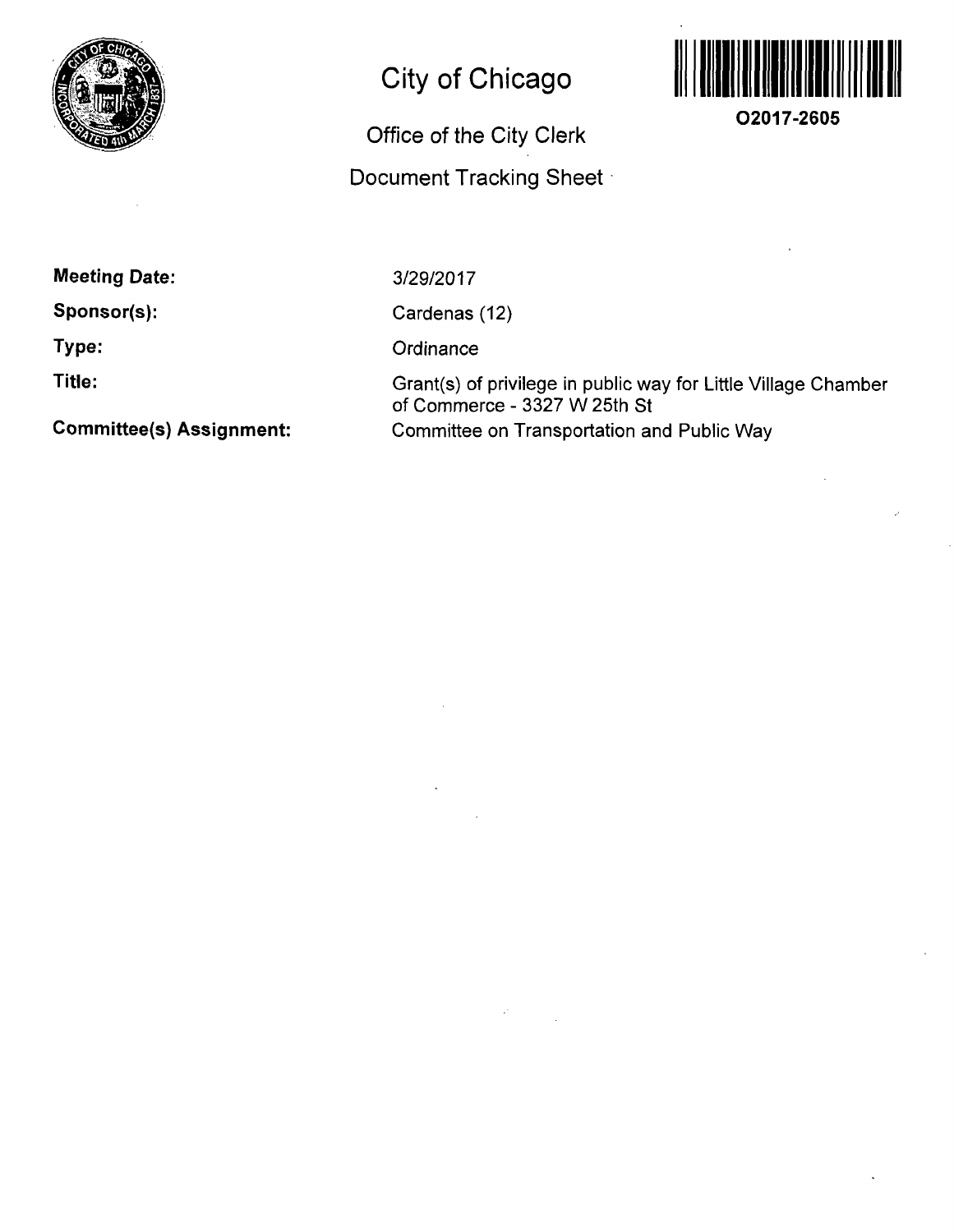**ORDINANCE** LITTLE VILLAGE CHAMBER OF COMMERCE Acct. No. 365889-17 Permit No. 1126553

Be It Ordained by the City Council of the City of Chicago:

SECTION 1. Permission and authority are hereby given and granted to LITTLE VILLAGE CHAMBER OF COMMERCE, upon the terms and subject to the conditions of this ordinance to maintain and use, as now constructed, one (1) Planter(s) on the public right-of-way for beautification purposes adjacent to its premises known as 3327 W. 25th St..

Said Planter(s) at W. 25th Street measure(s):

One (1) at one (1) foot in length, and three (3) feet in width for a total of three (3) square feet.

Grantee must allow the required clear and unobstructed space for pedestrian passage at all times per rules and regulations approved by the Department of Transportation.

The location of said privilege shall be as shown on prints kept on file with the Department of Business Affairs and Consumer Protection and the Office of the City Clerk.

Said privilege shall be constructed in accordance with plans and specifications approved by the Department of Planning and Development and Department of Transportation (Division of Project Development).

This grant of privilege in the public way shall be subject to the provisions of Section 10-28-015 and all other required provisions of the Municipal Code of Chicago.

The grantee shall pay to the City of Chicago as compensation for the privilege #1126553 herein granted the sum of zero (\$.00) per annum in advance.

A 25% penalty will be added for payments received after due date.

The permit holder agrees to hold the City of Chicago harmless for any damage, relocation or replacement costs associated with damage, relocation or removal of private property caused by the City performing work in the public way.

Authority herein given and granted for a period of five (5) years from and after 01/18/2017.

Alderman

George Carde'nas 12th Ward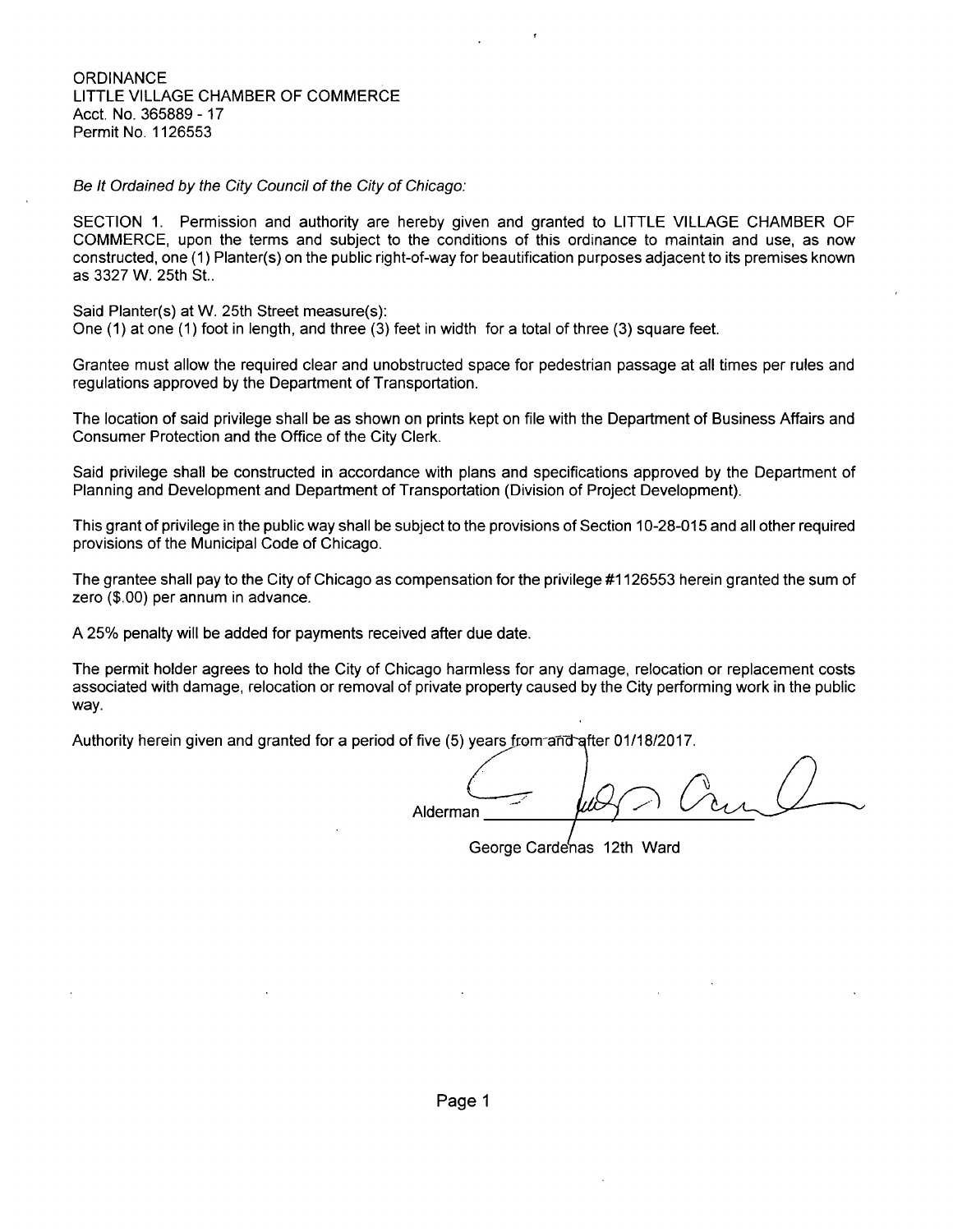$\blacktriangleleft$ 



 $\mathbf{t}$ 

### 3327 W 25th St



 $\prime$